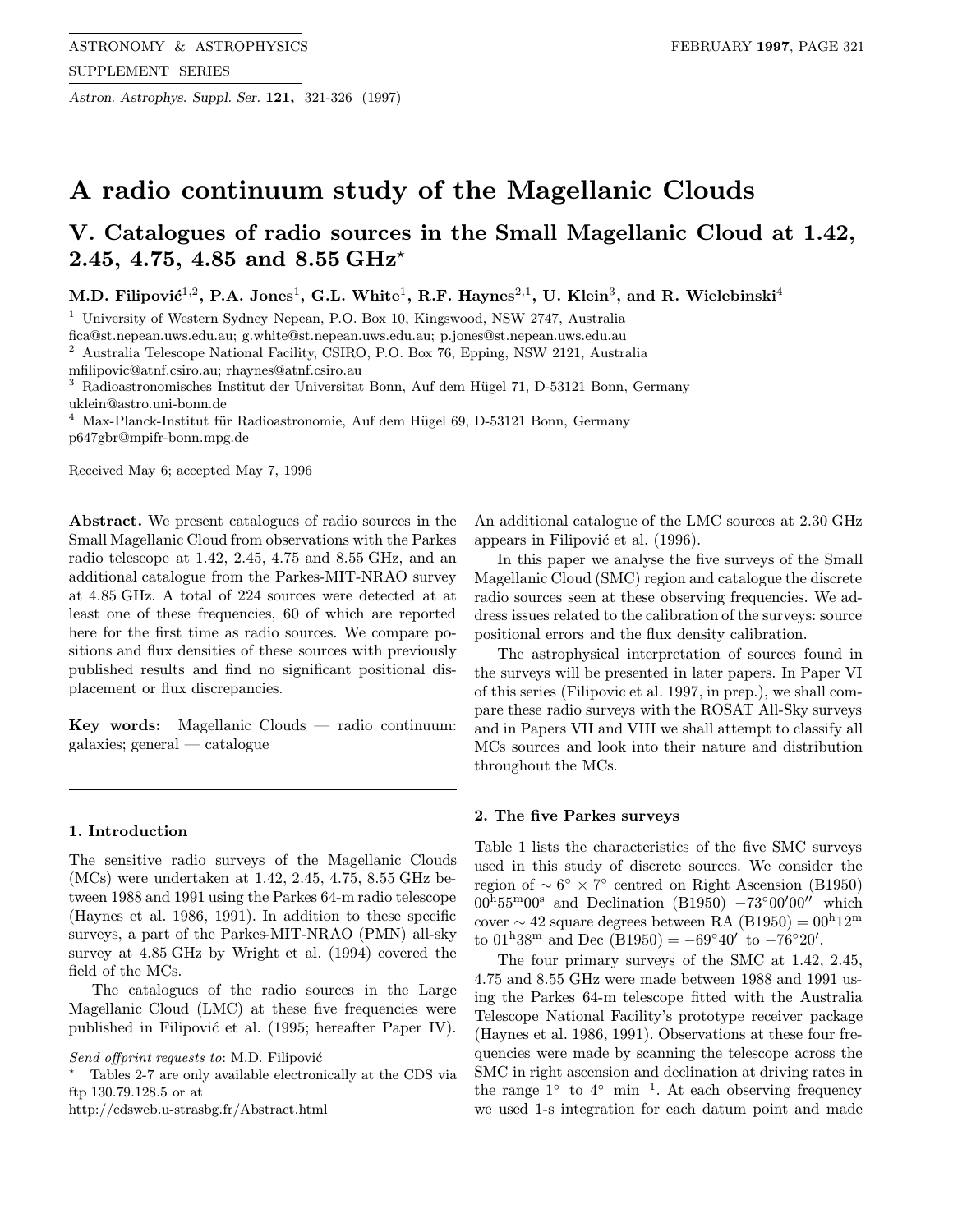Table 1. Parameters of the five radio surveys of the SMC

| Frequency<br>(GHz) | Beam<br>Size<br>$(\arcsin)$ | Field<br>Size<br>(Degree)    | rms<br>Noise<br>$(mJy beam-1)$ | No. of<br>Sources<br>Detected |
|--------------------|-----------------------------|------------------------------|--------------------------------|-------------------------------|
| 1.42               | 13.8                        | $7.5^\circ \times 7.5^\circ$ | 15                             | 85                            |
| 2.45               | 9                           | $7^\circ \times 7^\circ$     | 10                             | 107                           |
| 4.75               | 4.5                         | $6.5^\circ \times 4.5^\circ$ | 6                              | 99                            |
| 4.85               | 4.9                         | $7.5^\circ \times 7.5^\circ$ | 5                              | 187                           |
| 8.55               | 2.7                         | $4^{\circ} \times 3^{\circ}$ | 10                             | 41                            |

2.3 measurements across each beam size in the scanning direction. The beam size ranged from  $13.8'$  to  $2.7'$  depending on the observing frequency (Table 1). The resulting images exhibited some scanning "noise" (caused by variations in the absorbing emission characteristics of the Earth's atmosphere) which depended on the scanning direction. These scanning effects have been efficiently removed by the so-called "basket-weaving" technique developed at the MPIfR (Sieber et al. 1979).

Calibration was undertaken by frequently observing sources with known integrated flux density and position, and by mapping them in the same manner as for the MCs (Haynes et al. 1991; Paper IV). The main source for fluxdensity calibration was Hydra A. The adopted integrated flux density scale is that determined by Baars et al. (1977). As secondary calibrators (mainly used for pointing calibration) we chose the sources 3C 348, 3C 353, B0332−403, B0843−336, B1819−67, B1934−638 and B2356−61.

For the 1.42-GHz survey, the primary calibrator was Virgo A (for which an integrated flux density of 213 Jy was assumed), while the secondary calibrators were Hydra A, 3C 138, B1414+11, B1814−63 and B1819−67 (Haynes et al. 1986).

Our fifth study at 4.85 GHz used a public-release FITS image of the SMC obtained from the PMN survey. The PMN Southern Survey was made with the Parkes telescope in 1992 (Griffith et al. 1991, 1994; Griffith & Wright 1993; Wright et al. 1994). Radio images between declination range  $-88° < \text{Dec} < -37°$  at 4.85 GHz are available in FITS format with a  $4.9'$  initial resolution and an rms. noise between 5 and 13 mJy beam<sup>−</sup><sup>1</sup>. We have taken these PMN survey FITS images which cover the region of the SMC and used the NOD2 source-fitting package to determine source positions and flux densities.

### 3. Source fitting

All data reduction for this study used the NOD2 software package (Haslam 1974), modified for the Parkes telescope data. The automatic two-dimensional elliptical Gaussianfitting algorithms implemented in the NOD2 package were used to search for sources and to determine source positions, flux densities and extension. A planar base level was fitted to the region of every source detected in the survey and the position and flux intensity of the discrete sources were then determined. Sources were catalogued if their fitted Gaussian flux intensity was at least 5 times the rms. noise level  $(5\sigma)$  in the image (Table 1) or seen in at least two different frequency images but not weaker than  $4\sigma$ . The validity of each source was then checked by inspecting the images and, for those regions in which there were clearly more than one discrete source, multi-source Gaussian fitting was used to model the extended emitting region.

## 4. Radio source catalogue

#### 4.1. The tables

Tables 2 to 6 are the catalogues of discrete radio sources found in the SMC surveys<sup>1</sup>. In these tables, we used the same format as for the paper on the LMC (Paper IV) i.e. the source name (Col. 1) is derived from the standard IAU system of source nomenclature (Dickel et al. 1987; Lortet et al. 1994), namely - SMC Bhhmm-ddmm (e.g., SMC B0054−7254). The letter "B" in Col. 1 indicates that the source positions (Cols. 2 and 3) are for equinox and equator B1950. For easier cross-checking we have adopted the reference source name based on the position at the highest frequency, since that position will be the most accurate. In Col. 4 the symbol (e) is used to flag sources that are significantly extended. The definition of extension is discussed below in Sect. 4.2. The integrated flux densities are listed in Col. 5.

Table 7 gives the cross-references for all sources in Tables 2 to 6. Column 3 (Other Names and Comments) uses the following abbreviations:

| N          | Henize (1956) (e.g., N 66),                         |
|------------|-----------------------------------------------------|
| S          | McGee et al. (1976) (e.g., S 17),                   |
| PKS        | Otrupcek $&$ Wright (1991)                          |
|            | $(e.g. PKS B0057-724),$                             |
| MC4        | Clarke et al. (1976) (e.g., MC4 B0057-724),         |
| MRC        | Large et al. (1981) (e.g., MRC B0027-698),          |
| M A        | Mills & Aller (1971) (e.g., MA B0103-723),          |
| PMN        | Wright et al. (1994) (e.g., PMN J0059-7210),        |
| NGC        | Sinnott (1988) (e.g., NGC 346),                     |
| DEMS       | Davies et al. (1976) (e.g., DEMS 103),              |
| 1E         | Seward $&$ Mitchell $(1981)$                        |
|            | $(e.g., 1E 0057.6 - 7228),$                         |
| <i>IKT</i> | Inoue et al. $(1983)$ (e.g., IKT 18),               |
|            | $LI - SMC$ Israel et al. (1993) (e.g., LI-SMC 131), |
| WW         | Wang & Wu $(1992)$ (e.g., WW 44) and                |
| B K G S    | Bruhweiler et al. (1987) (e.g. BKGS 1A)             |

<sup>1</sup> These catalogues are now available in machine-readable form and can be obtained on request from the authors via Internet: mf ilipovic@atnf.csiro.au or f ica@st.nepean.uws.edu.au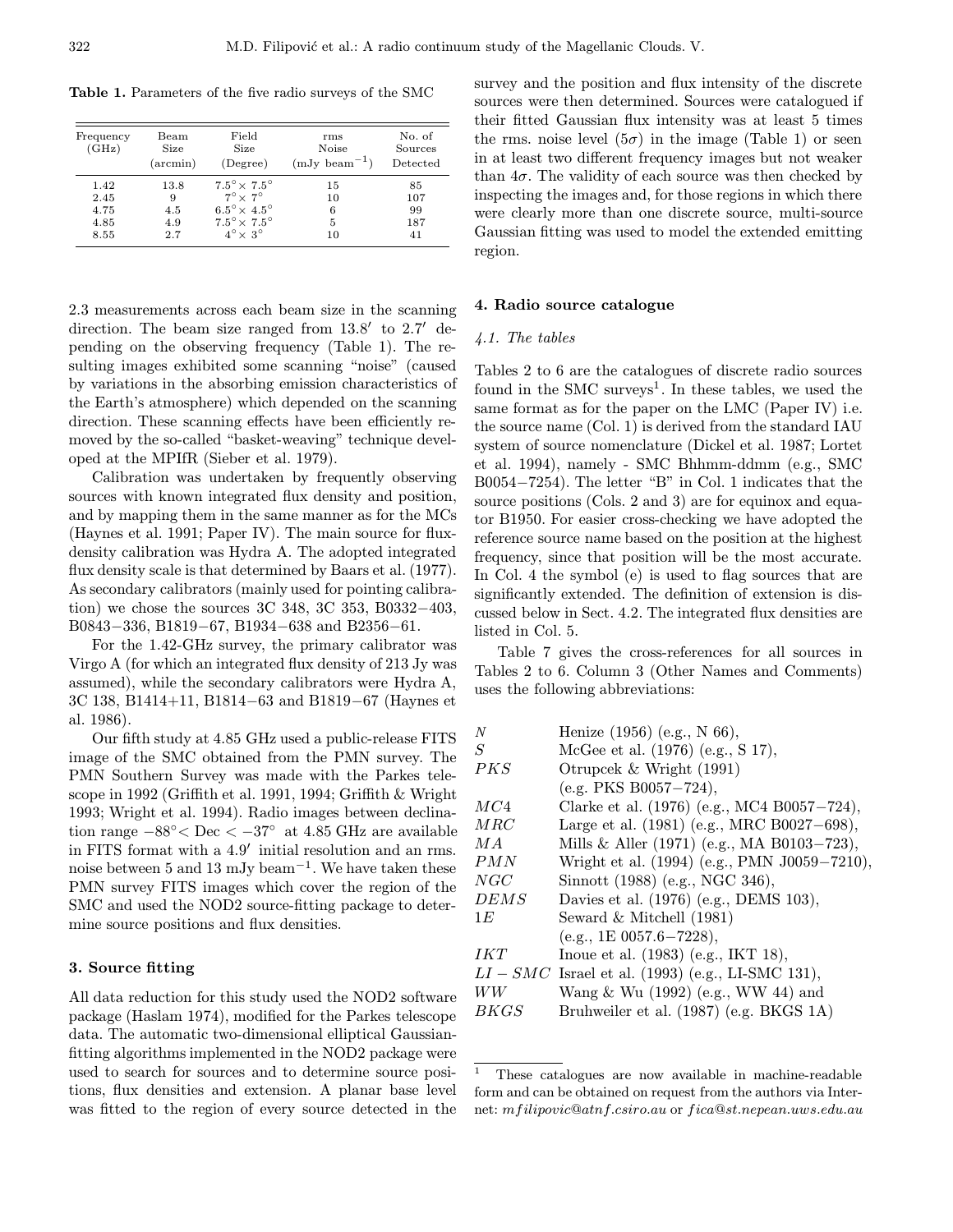## 4.2. Source extension

The basket-weaving analysis, gridding and scanning process used during the observations slightly broadens the full width half maximum (FWHM) beam size. We have determined the effective beam size from the distribution of the fitted widths after excluding the tail of very extended sources. We excluded sources greater than 5 times the median size and then recalculated the median until the process converged<sup>2</sup>. The definition adopted here for a significantly extended source is that the fitted size (solid angle) of the source is twice that of the effective beam size. The true angular size of the sources is the observed size deconvolved with the effective beam size. Adopting this definition, between 5% and 20% (depending on the observing frequency) of all our sources in the SMC field are extended. For details about nominal beam size, effective beam size, uncertainty in the effective beam size and the number of extended sources, see Table 8.

Table 2. Nominal and effective beam sizes, standard deviation of effective source sizes and number of sources considered as clearly extended

| Frequency<br>(GHz) | Nominal<br>Beam Size<br>$(\arcsin)$ | Effective<br>Beam Size<br>$(\arcsin)$ | Standard<br>Deviation<br>$(\arcsin)$ | No. of<br>Extended<br>Sources |
|--------------------|-------------------------------------|---------------------------------------|--------------------------------------|-------------------------------|
| 1.42               | 13.8                                | 16.8                                  | 1.9                                  | 9                             |
| 2.45               | 9                                   | 10.1                                  | 1.1                                  | 12                            |
| 4.75               | 4.5                                 | 5.3                                   | 0.7                                  | 11                            |
| 4.85               | 4.9                                 | 5.2                                   | 0.6                                  | 12                            |
| 8.55               | 2.7                                 | 3.6                                   | 0.7                                  | 12                            |

## 5. Calibration procedures

#### 5.1. Position calibration and uncertainties in position

The accuracy of the positions for all sources in our catalogues is limited by the pointing accuracy and beam size of the Parkes telescope. We have compared the positions of 20 radio sources from the MC4 catalogue (Clarke et al. 1976) with positions from our 8.55-GHz catalogue (Table 6) and have found no significant positional bias between our radio and MC4 catalogue positions  $[\Delta RA = -4'' \pm 6''$ ,  $\Delta$ Dec = 3''  $\pm$  5'' (8.55 GHz - MC4)].

We have also compared our 4.85-GHz catalogue positions (Table 5) with the published PMN survey source positions (Wright et al. 1994) for 146 common objects. Again, the positional difference is satisfactory  $[∆RA =$  $2'' \pm 2''$ ,  $\Delta Dec = 2'' \pm 2''$  (4.85 GHz - PMN)] with standard deviations in the differences of  $28^{\prime\prime}$  and  $21^{\prime\prime}$ , respectively.

An additional comparison between accurate radio positions  $\langle 0.5'' \rangle$  for three widely separated sources, B0020−747, B0045−757 and B0100−760, in both White et al. (1991) and our catalogues, also shows no significant positional bias.

The accuracy of source positions depends on the observing frequency and the source extension. For example, by comparing the positions of sources at the different radio frequencies, we conclude that the errors in position have a standard deviation of  $16'' \pm 3''$  in both right ascension and declination at 8.55 GHz. Positional accuracies of individual sources at each frequency are presented in Table 9 and are similar to those for the LMC (Paper IV). For each source, these were determined by comparing the 8.55- GHz position with the position determined at the other frequencies. These positional accuracies represent  $13\pm3\%$ of the Parkes telescope beam size.

Table 3. Positional and flux density uncertainties for the SMC surveys. Uncertainties in flux density ( $\Delta S = \sqrt{A^2 + (B \times S)^2}$ )

| Frequency | $\Delta$ R.A      | $\Delta$ Dec      | A               | B      |
|-----------|-------------------|-------------------|-----------------|--------|
| (GHz)     | $(\text{arcsec})$ | $(\text{arcsec})$ | $(\mathrm{Jy})$ | $(\%)$ |
| 1.42      | 109               | 111               | 0.017           | 14.9   |
| 2.45      | 72                | 65                | 0.029           | 11.8   |
| 4.75      | 28                | 25                | 0.003           | 7.8    |
| 4.85      | 20                | 24                | 0.015           | 6.2    |
| 8.55      | 16                | 16                | 0.030           | 11.1   |

## 5.2. Flux density calibration and uncertainties in the flux densities

## 5.2.1. Comparison with the Parkes (PKSCAT-90) Catalogue

To establish the relative flux density scales of our catalogues at 1.42, 2.45, 4.75 and 8.55 GHz we have compared our flux density with those from the PKSCAT-90 catalogue (Otrupcek & Wright 1991) which includes sources from surveys at 1.40 GHz (Mathewson & Healey 1964; McGee et al. 1976), 2.70 GHz (McGee et al. 1976; Bolton & Butler 1975; Broten 1972), 5.00 GHz and 8.80 GHz (McGee et al. 1976).

Few sources in the SMC are contained in the PKSCAT-90 catalogue at 1.40 GHz. Flux densities at this frequency have been estimated (McGee et al. 1976) for a few strong sources from the 21-cm contour map of Mathewson & Healey (1964). Figure 1a shows a comparison of source flux densities at 1.42 GHz from our survey with the estimated 1.40-GHz flux densities from PKSCAT-90 and McGee et al. (1976). The median of the ratio between our estimates and PKSCAT-90 is 1.01 (our flux densities are higher) with a standard deviation of 0.30.

 $\overline{a}$  The median rather then mean was used since the distribution was not Gaussian.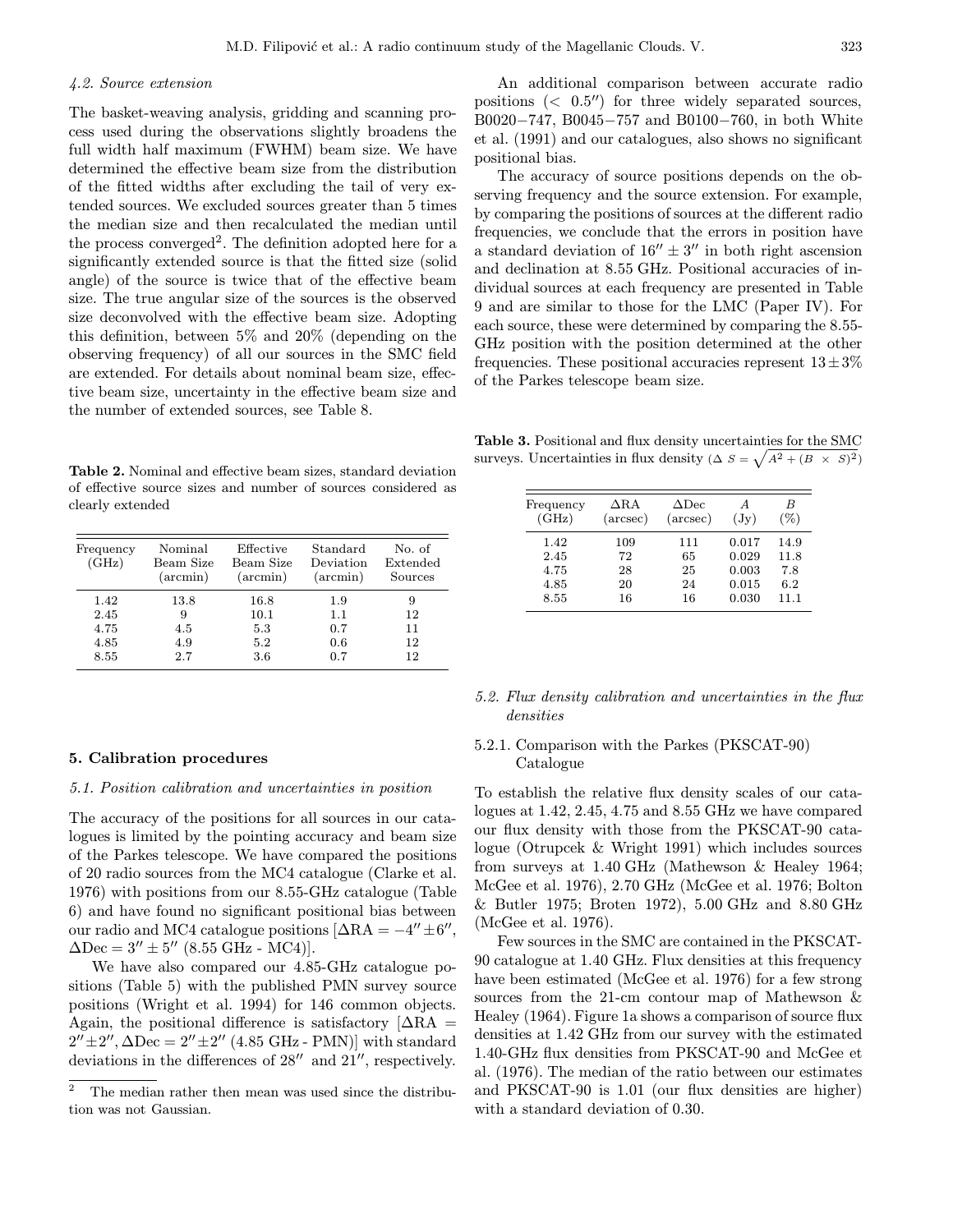

Fig. 1. Comparisons of flux densities in Tables 2-6 with flux densities from the PKSCAT-90 source compilation and that of McGee et al. (1976) at similar frequencies. a) gives flux densities from Table 2 (measured at 1.42 GHz) compared with the 1.40-GHz flux estimates from PKSCAT-90 and McGee et al. (1976). Similarly, b), c), d) compare flux densities in Tables 3 (2.45 GHz), 4 (4.75 GHz) and 6 (8.55 GHz) with PKSCAT-90 fluxes at 2.70, 5.00 and 8.80 GHz, respectively. Details of the comparisons are given in Sect. 5.2.1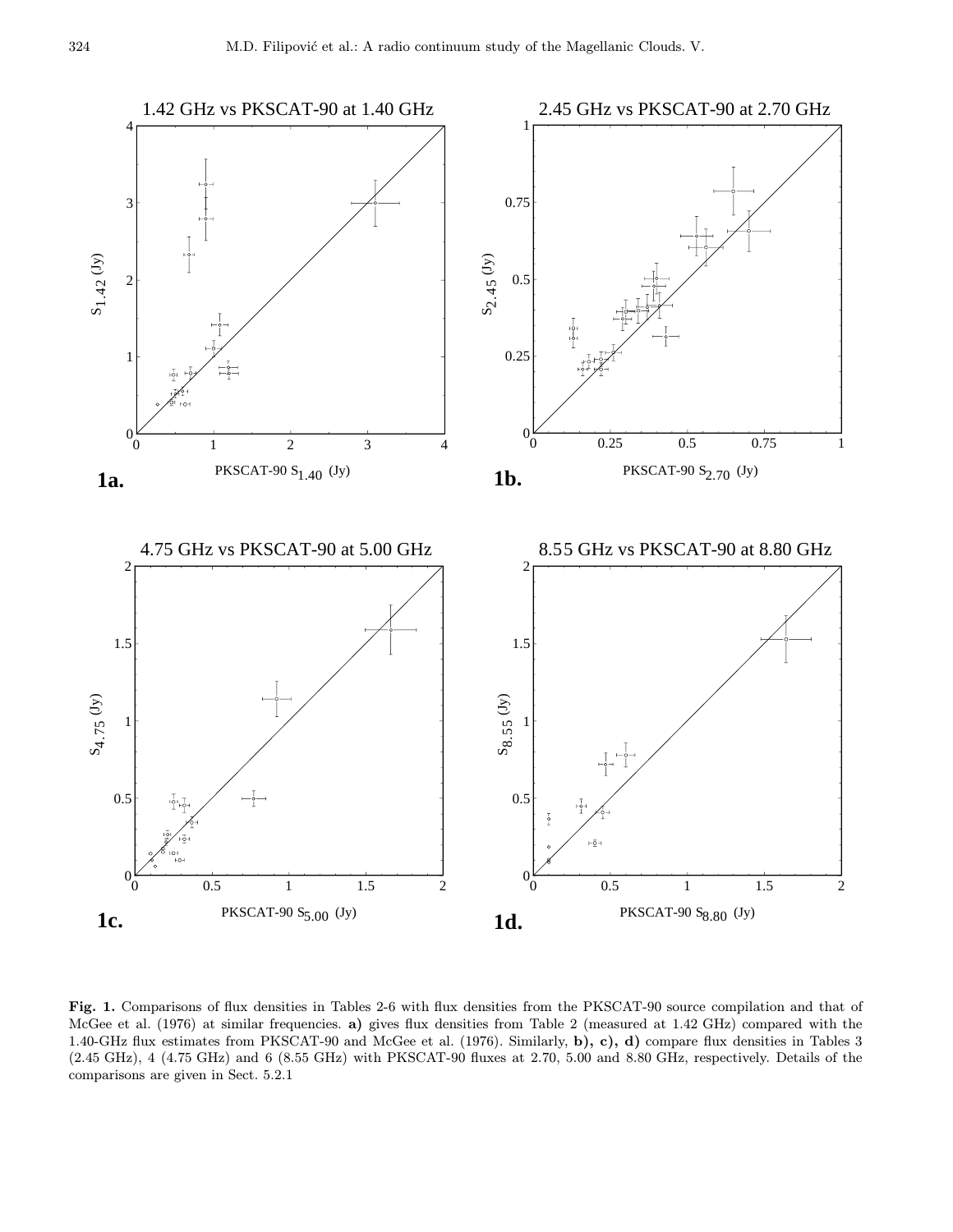Figure 1b presents a comparison of the integrated flux density from our survey at 2.45 GHz versus the flux density at 2.70 GHz (McGee et al. 1976; Bolton & Butler 1975; Broten 1972) for 18 sources in common (excluding four very extended sources). The resulting median is 1.14 with a standard deviation of 0.16.

Figure 1c shows a comparison of the integrated flux density of sources at 4.75 GHz versus flux density at 5.00 GHz from McGee et al. (1976). From our new survey at 4.75 GHz, we found 15 of the 27 sources. A comparison of 15 of these sources observed by McGee et al. (1976) and by us shows reasonably good agreement between the flux densities. The median ratio is 0.95 with a standard deviation of 0.40.

The comparison of flux density at 8.55 GHz versus flux density at 8.80 GHz (McGee et al. 1976) given in Fig. 1d, shows a median ratio of 1.04 with a standard deviation of 0.41. Only nine sources are in common.

From all of these comparisons, shown in Figs. 1a to 1d, only a very few sources have spectra that do not conform to a power-law relationship. Such sources are often extended and blended with other surrounding sources or are variable. In summary, the flux densities of our catalogues (Tables 2 to 6) agree well with those of the catalogues used for comparison.

## 5.2.2. Comparison with the Southern Hemisphere PMN survey

In Fig. 2a we compare our fitted flux densities at 4.85 GHz (Table 5) with flux densities as published in the PMN source catalogue (Wright et al. 1994) at 4.85 GHz for 148 sources in common. The flux densities agree very well (ratio=1.04, SD=0.33) except for a very few clearly extended sources where the source-fitting algorithm used for the PMN catalogue is not optimized. This problem has been addressed in Paper IV and in Wright et al. (1994).

Source flux densities determined from the PMN FITS images, using the NOD2 package, also agree well with the fitted flux densities from the 4.75-GHz survey (Fig. 2b), indicating an excellent consistency. The ratio  $(S_{4.85 \text{ GHz}})$  $S_{4.75 \text{ GHz}}$ ) is 0.99 with a standard deviation of 0.25.

## 5.2.3. Uncertainties in flux densities

Following Paper IV, we have compared the flux densities at our five frequencies with interpolated flux densities at the same frequencies from PKSCAT-90 (Otrupcek & Wright 1991). This type of analysis gives the uncertainty in flux density in the form:

$$
\Delta S = \sqrt{A^2 + (B \times S)^2} \tag{1}
$$

where  $A$  and  $B$  are constants. The flux-densityindependent component of uncertainty  $(A)$  has been computed from the rms differences for weak sources (where flux-density-dependent uncertainties are negligible) and









Fig. 2. a) compares 4.85-GHz flux densities (from Table 5) with published flux densities determined by Wright et al. (1994) from the 4.85-GHz Parkes-MIT-NRAO (PMN) survey. b) compares the 4.85-GHz (Table 5) with the 4.75-GHz flux densities (Table 4). Details of these comparisons are given in Sect. 5.2.2